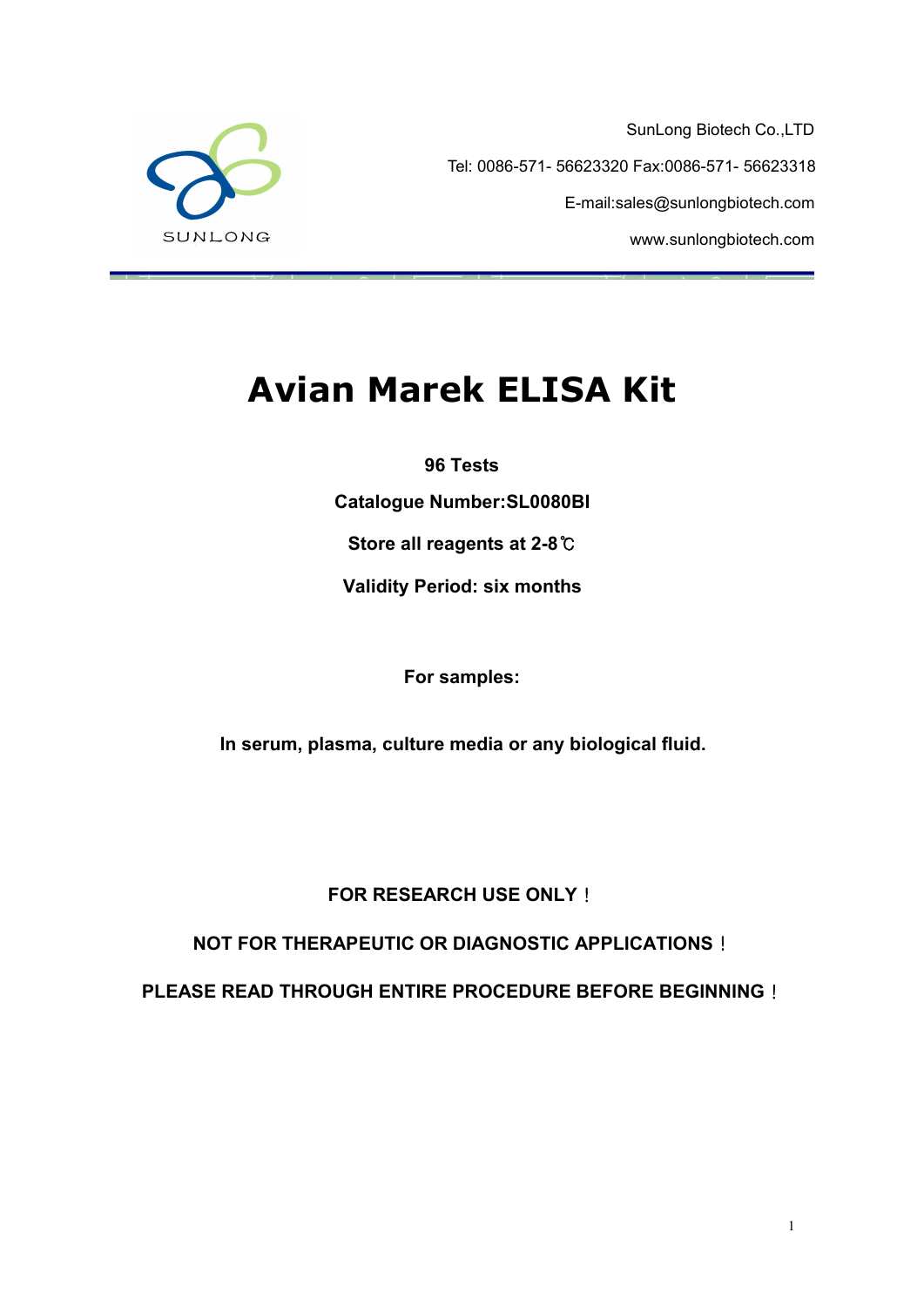# **Avian Marek ELISA Kit**

FOR RESEARCH USE ONLY

### **Drug Names**

Generic Name: **Avian Marek ELISA Kit**

### **Purpose**

Our Avian Marek ELISA kit is to assay Marek levels in Avian serum, plasma, culture media or any biological fluid.

### **Principle**

This ELISA kit uses Sandwich-ELISA as the method. The Microelisa stripplate provided in this kit has been pre-coated with an antibody specific to Marek. Standards or samples are added to the appropriate Microelisa stripplate wells and combined to the specific antibody. Then a Horseradish Peroxidase (HRP)-conjugated antibody specific for Marek is added to each Microelisa stripplate well and incubated. Free components are washed away. The TMB substrate solution is added to each well. Only those wells that contain Marek and HRP conjugated Marek antibody will appear blue in color and then turn yellow after the addition of the stop solution. The optical density (OD) is measured spectrophotometrically at a wavelength of 450 nm. The OD value is proportional to the concentration of Marek. You can calculate the concentration of Marek in the samples by comparing the OD of the samples to the standard curve.

|--|

|                | Materials provided with the kit | 96 determinations    | Storage         |
|----------------|---------------------------------|----------------------|-----------------|
|                | User manual                     |                      | R.T.            |
| 2              | Closure plate membrane          |                      | R.T.            |
|                | Sealed bags                     |                      | R.T.            |
| $\overline{4}$ | Microelisa stripplate           |                      | $2-8^{\circ}$ C |
|                | Standard: 36ng/L                | $0.5$ ml×1 bottle    | $2-8^{\circ}$ C |
| 6              | Standard diluent                | $1.5$ ml×1 bottle    | $2-8^{\circ}$ C |
|                | HRP-Conjugate reagent           | $6m \times 1$ bottle | $2-8^{\circ}C$  |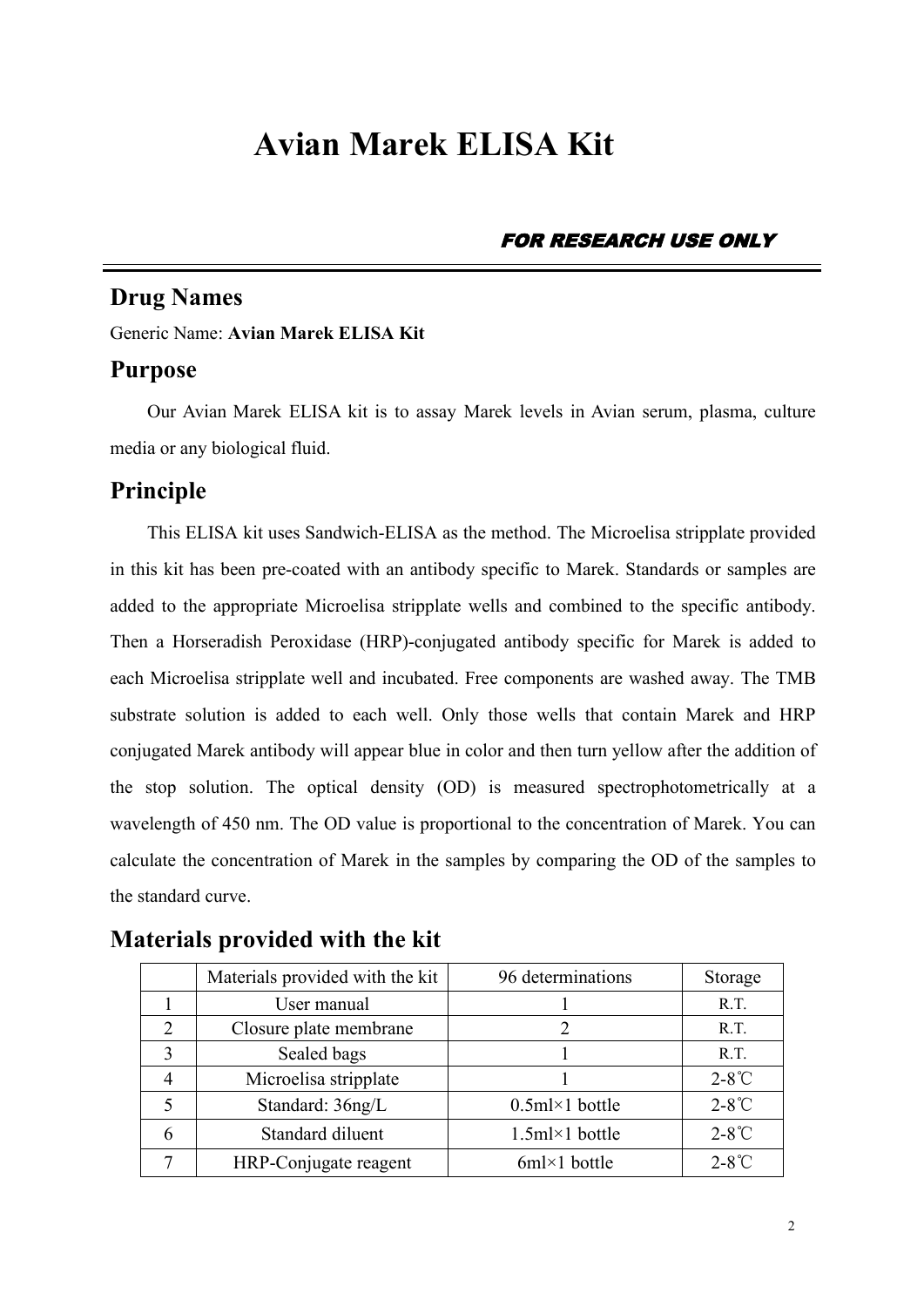|                | Sample diluent       | $6ml \times 1$ bottle       | $2-8^{\circ}$ C |
|----------------|----------------------|-----------------------------|-----------------|
|                | Chromogen Solution A | $6m \times 1$ bottle        | $2-8^{\circ}C$  |
| 10             | Chromogen Solution B | $6ml \times 1$ bottle       | $2-8^{\circ}C$  |
|                | <b>Stop Solution</b> | $6ml \times 1$ bottle       | $2-8^{\circ}C$  |
| $\overline{1}$ | wash solution        | $20ml (30X) \times 1bottle$ | $2-8^{\circ}C$  |

### **Sample preparation**

#### 1. **Serum preparation**

After collection of the whole blood, allow the blood to clot by leaving it undisturbed at room temperature. This usually takes 10-20 minutes. Remove the clot by centrifuging at 2,000-3,000 rpm for 20 minutes. If precipitates appear during reservation, the sample should be centrifugated again.

#### 2. **Plasma preparation**

Collect the whole blood into tubes with anticoagulant (EDTA or citrate). After incubated at room temperature for 10-20 minutes, tubes are centrifugated for 20 min at 2,000-3,000 rpm. Collect the supernatant carefully as plasma samples. If precipitates appear during reservation, the sample should be centrifugated again.

#### 3. **Urine samples**

Collect urine into aseptic tubes. Collect the supernatant carefully after centrifuging for 20 min at 2,000-3,000 rpm. If precipitates appear during reservation, the sample should be centrifugated again. The preparation procedure of cerebrospinal fluid and pleuroperitoneal fluid is the same as that of urine sample.

#### 4. **Cell samples**

If you want to detect the secretions of cells, collect culture supernatant into aseptic tubes. Collect the supernatant carefully after centrifuging for 20 min at 2,000-3,000 rpm. If you want to detect intracellular components, dilute the cells to  $1X106/ml$  with PBS (pH 7.2-7.4). The cells were destroyed to release intracellular components by repeated freezing and thawing. Collect the supernatant carefully after centrifuging for 20 min at 2,000-3,000 rpm. If precipitates appear during reservation, the sample should be centrifugated again.

#### 5. **Tissue samples**

Tissue samples are cut, weighed, frozen in liquid nitrogen and stored at -80℃ for future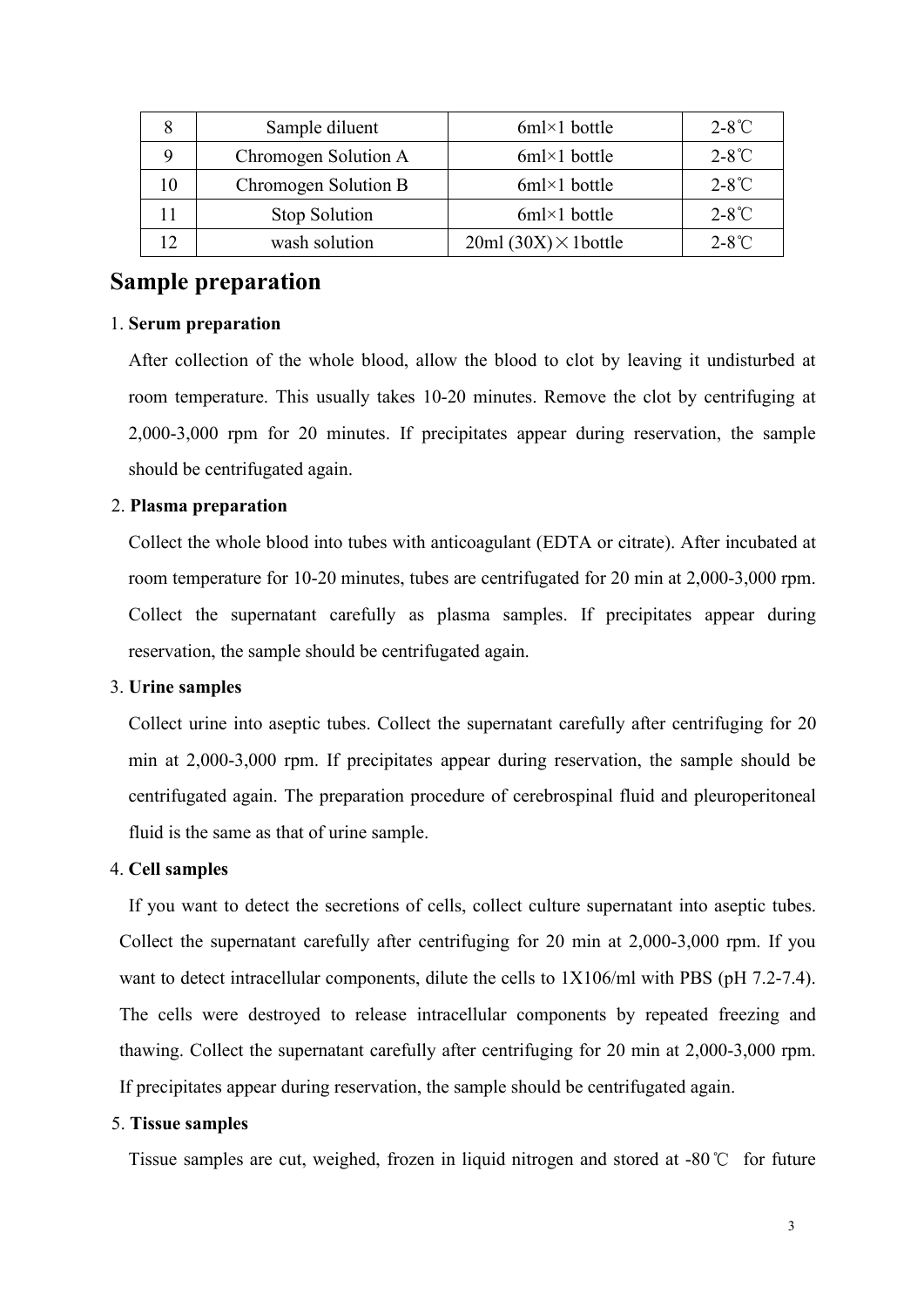use. The tissue samples were homogenized after adding PBS (pH 7.4). Samples should be operated at 4 ℃ . Collect the supernatant carefully after centrifuging for 20 min at 2,000-3,000 rpm. Aliquot the supernatant for ELISA assay and future use.

#### **Notes:**

- 1. Sample extraction and ELISA assay should be performed as soon as possible after sample collection. The samples should be extracted according to the relevant literature. If ELISA assay can not be performed immediately, samples can be stored at -20 ℃ .Repeated freeze-thaw cycles should be avoided.2. Our kits can not be used for samples with NaN3 which can inhibit the activity of HRP.
- 

Assay procedure

### **Procedure**

1. Dilution of Standards

Dilute the standard by small tubes first,then pipette the volume of 50ul from each tube to microplate well,each tube use two wells ,total ten wells.



2. In the Microelisa stripplate, leave a well empty as blank control. In sample wells, 40μl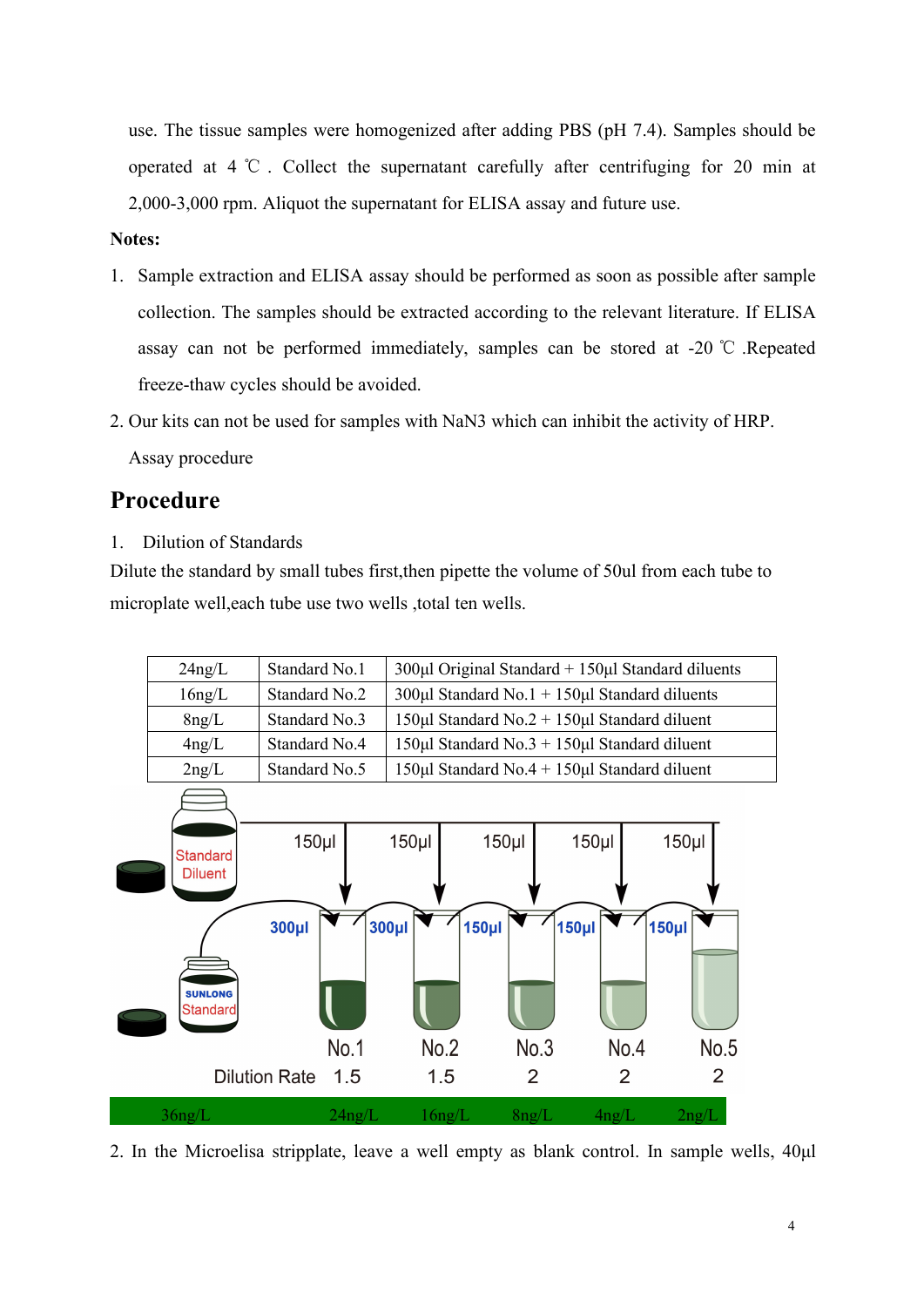Sample dilution buffer and 10μl sample are added (dilution factor is 5). Samples should be loaded onto the bottom without touching the well wall. Mix well with gentle shaking.

- 3. Incubation: incubate 30 min at 37℃ after sealed with Closure plate membrane.
- 4. Dilution: dilute the concentrated washing buffer with distilled water (30 times for 96T and 20 times for 48T).
- 5. Washing: carefully peel off Closure plate membrane, aspirate and refill with the wash solution. Discard the wash solution after resting for 30 seconds. Repeat the washing procedure for 5 times.
- 6. Add 50 μl HRP-Conjugate reagent to each well except the blank control well.
- 7. Incubation as described in Step 3.
- 8. Washing as described in Step 5.
- 9. Coloring: Add 50 μl Chromogen Solution A and 50 μl Chromogen Solution B to each well, mix with gently shaking and incubate at 37℃ for 15 minutes. Please avoid light during coloring.
- 10. Termination: add 50 μl stop solution to each well to terminate the reaction. The color in the well should change from blue to yellow.
- 11. Read absorbance O.D. at 450nm using a Microtiter Plate Reader. The OD value of the blank control well is set as zero. Assay should be carried out within 15 minutes after adding stop solution.

### **Notes:**

- 1. Store the kit at 4 °C upon receipt. The kit should be equilibrated to room temperature before the assay. Remove any unneeded strips from Avian Marek Antibody-Coated plate, reseal them in zip-lock foil and keep at  $4^{\circ}$  C.
- 2. Precipitates may appear in concentrated washing buffer. Please heat the buffer to dissolve all the precipitates, which will not affect the results.
- 3.Accurate pipette should be used to avoid experimental error. Samples should be added to the Microplate in less than 5 minutes. If a large number of samples are included, multiple channel pipette is recommended.
- 4.Standard curve should be included in every assay. Replicate wells are recommended. If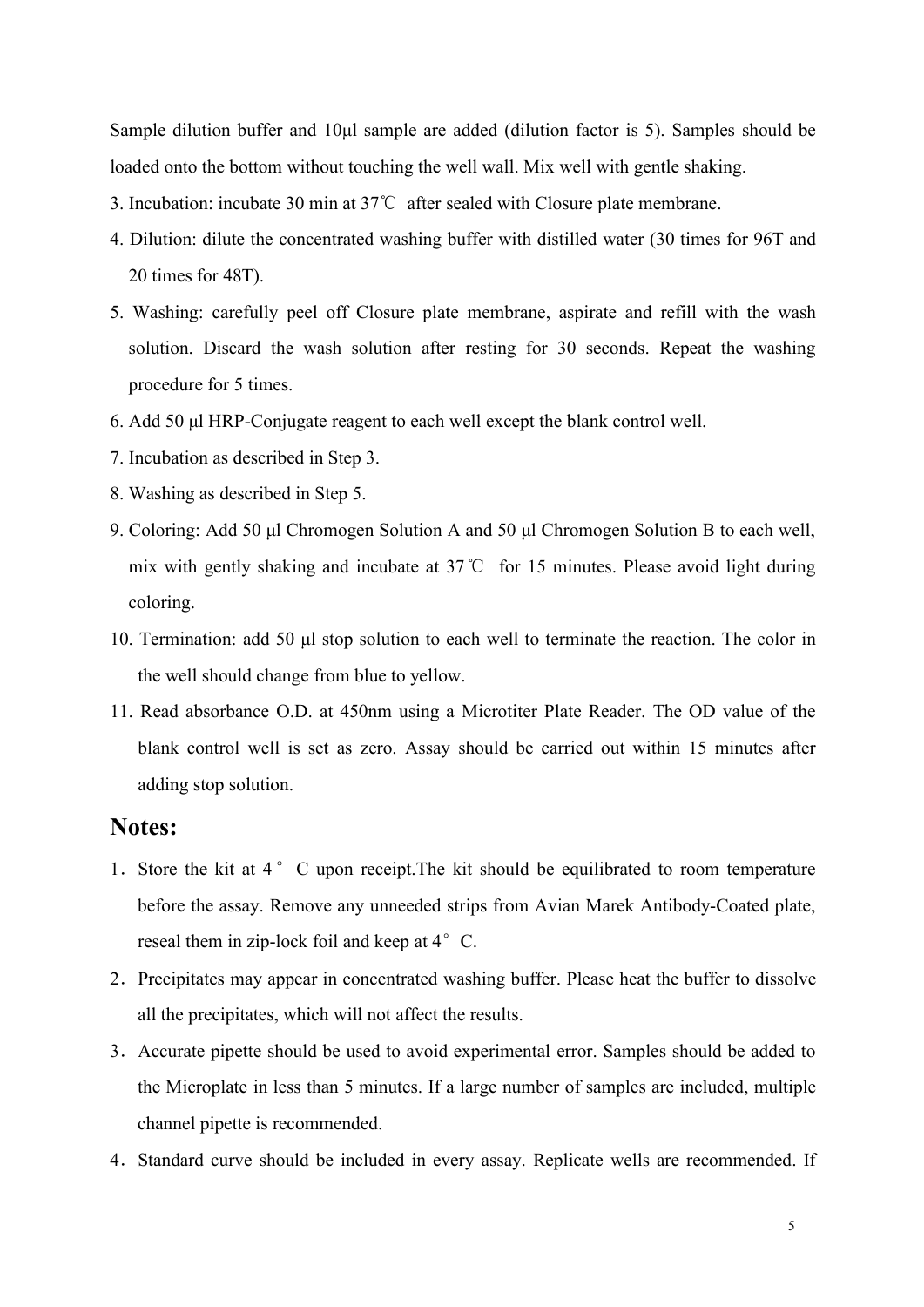the OD value of the sample is greater than the first well of standards, please dilute the sample (n times) before test. When calculating the original Marek concentration, please multiply the total dilution factor (XnX5).

- 5.In order to avoid cross-contamination, Microplate sealers are for one-time use only.
- 6.Please keep Substrate away from light.
- 7.All the operation should be accordance with the manufacturer's instructions strictly. The results determined by the Microtiter Plate Reader.
- 8. All the samples, washing buffer and wastes should be treated as infectious agents.
- 9.Reagents from different lots should not be mixed.

### **Calculation of Results**

Known concentrations of Avian Marek Standard and its corresponding reading OD is plotted on the log scale (x-axis) and the log scale (y-axis) respectively. The concentration of Avian Marek in sample is determined by plotting the sample's O.D. on the Y-axis. The original concentration is calculated by multiplying the dilution factor.



This diagram is for reference only

### **Precision**

Intra-assay Precision (Precision within an assay): 3 samples with low, middle and high level Avian Marek were tested 20 times on one plate, respectively.

Inter-assay Precision (Precision between assays): 3 samples with low, middle and high level Avian Marek were tested on 3 different plates, 8 replicates in each plate.

 $CV(\%) = SD/meanX100$ 

Intra-Assay: CV<10%

Inter-Assay: CV<12%